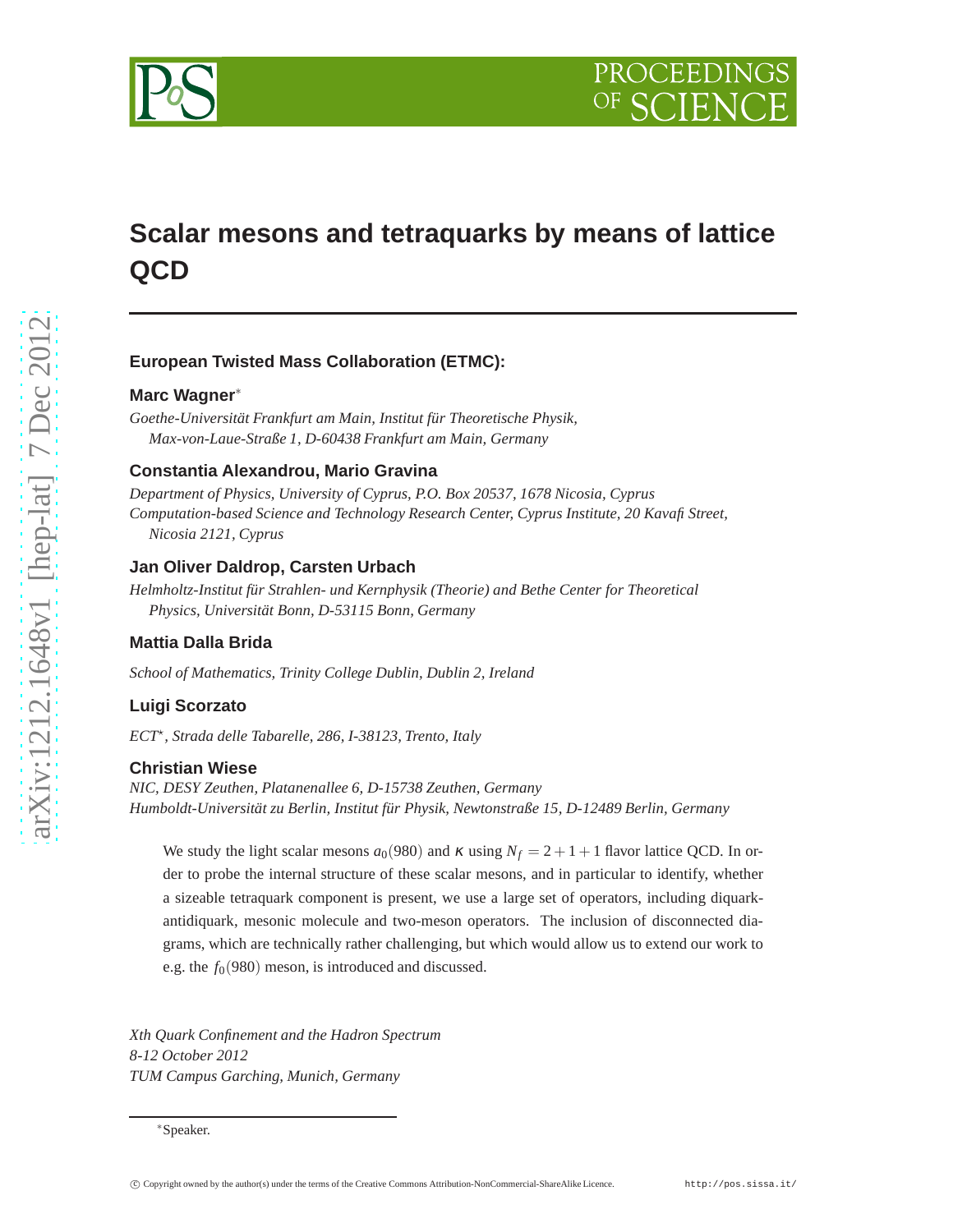# <span id="page-1-0"></span>**1. Introduction**

The nonet of light scalar mesons formed by  $\sigma \equiv f_0(500)$ ,  $\kappa \equiv K_0^*$  $f_0^*(800)$ ,  $a_0(980)$  and  $f_0(980)$ is poorly understood. Compared to expectation all nine states are rather light and their ordering is inverted. For example in a standard quark antiquark picture the  $a_0(980)$  states, which have  $I = 1$ , must necessarily be composed of two light quarks, e.g.  $a_0(980) \equiv d\overline{u}$ , while the  $\kappa$  states with  $I = 1/2$  are made from a strange and a light quark, e.g.  $\kappa \equiv \bar{S}u$ . Consequently,  $\kappa$  should be heavier than  $a_0(980)$ , since  $m_s > m_{u,d}$ . In experiments, however, the opposite is observed, i.e.  $m(\kappa) = 682 \pm$ 29 MeV, while  $m(a_0(980)) = 980 \pm 20$  MeV [\[1](#page-6-0)]. On the other hand in a four-quark or tetraquark picture the quark content could be  $a_0(980) \equiv d\overline{u}\overline{s}$  and  $\kappa \equiv \overline{s}u(\overline{u}u + \overline{d}d)$  naturally explaining the observed ordering. Moreover, certain decay channels, e.g.  $a_0(980) \rightarrow K + \bar{K}$ , indicate that besides the two light quarks also an  $s\bar{s}$  pair is present and, therefore, also support a tetraquark interpretation. A detailed discussion of light scalar mesons can be found e.g. in [[2](#page-6-0), [3](#page-6-0)].

In addition to the light scalar mesons there are also various tetraquark candidates among the heavy mesons, e.g. *D* ∗ *s*0 (2317) and *Ds*1(2460) (cf. e.g. [[4](#page-6-0), [5](#page-6-0)]) or the charmonium states *X*(3872), *Z*(4430), *Z*(4050), *Z*(4250).

Here we report about the status of an ongoing long-term project with the aim to study possible tetraquark candidates from first principles using lattice QCD. Parts of this work have already been published [\[6, 7](#page-6-0)].

# **2. Lattice setup**

We use gauge link configurations with  $N_f = 2 + 1 + 1$  dynamical quark flavors generated by the European Twisted Mass Collaboration (ETMC).

We have studied several ensembles with the same rather fine lattice spacing  $a \approx 0.086$  fm. The ensembles differ in the volume  $(L/a)^3 \times (T/a) = 20^3 \times 48, \ldots, 32^3 \times 64$  and the unphysically heavy light quark mass corresponding to  $m_\pi \approx 280 \text{MeV}$ ...460MeV. Details regarding these gauge link configurations can be found in [\[8, 9, 10](#page-6-0), [11](#page-6-0), [12, 13](#page-6-0)].

Currently we ignore disconnected diagrams, which are technically rather challenging (cf. the outlook in section [5](#page-4-0)). An important physical consequence is that the quark number and the antiquark number are separately conserved for each flavor. Therefore, there is no mixing between  $\bar{u}u$ ,  $\bar{d}d$  and  $\bar{s}s$  resulting in an  $\eta_s$  meson with flavor structure  $\bar{s}s$  instead of  $\eta$  and  $\eta'$ .

Further lattice details and technicalities can be found in [[7](#page-6-0)].

# **3. Four-quark creation operators**

In the following we focus on the  $a_0(980)$  sector, which has quantum numbers  $I(J^P) = 1(0^+)$ . As usual in lattice QCD we extract the low lying spectrum in that sector by studying the asymptotic exponential behavior of Euclidean correlation functions

$$
C_{jk}(t) = \langle (\mathcal{O}_j(t))^\dagger \mathcal{O}_k(0) \rangle.
$$
 (3.1)

 $\mathscr{O}_i$  and  $\mathscr{O}_k$  denote suitable creation operators, i.e. operators generating the  $a_0(980)$  quantum numbers, when applied to the vacuum state.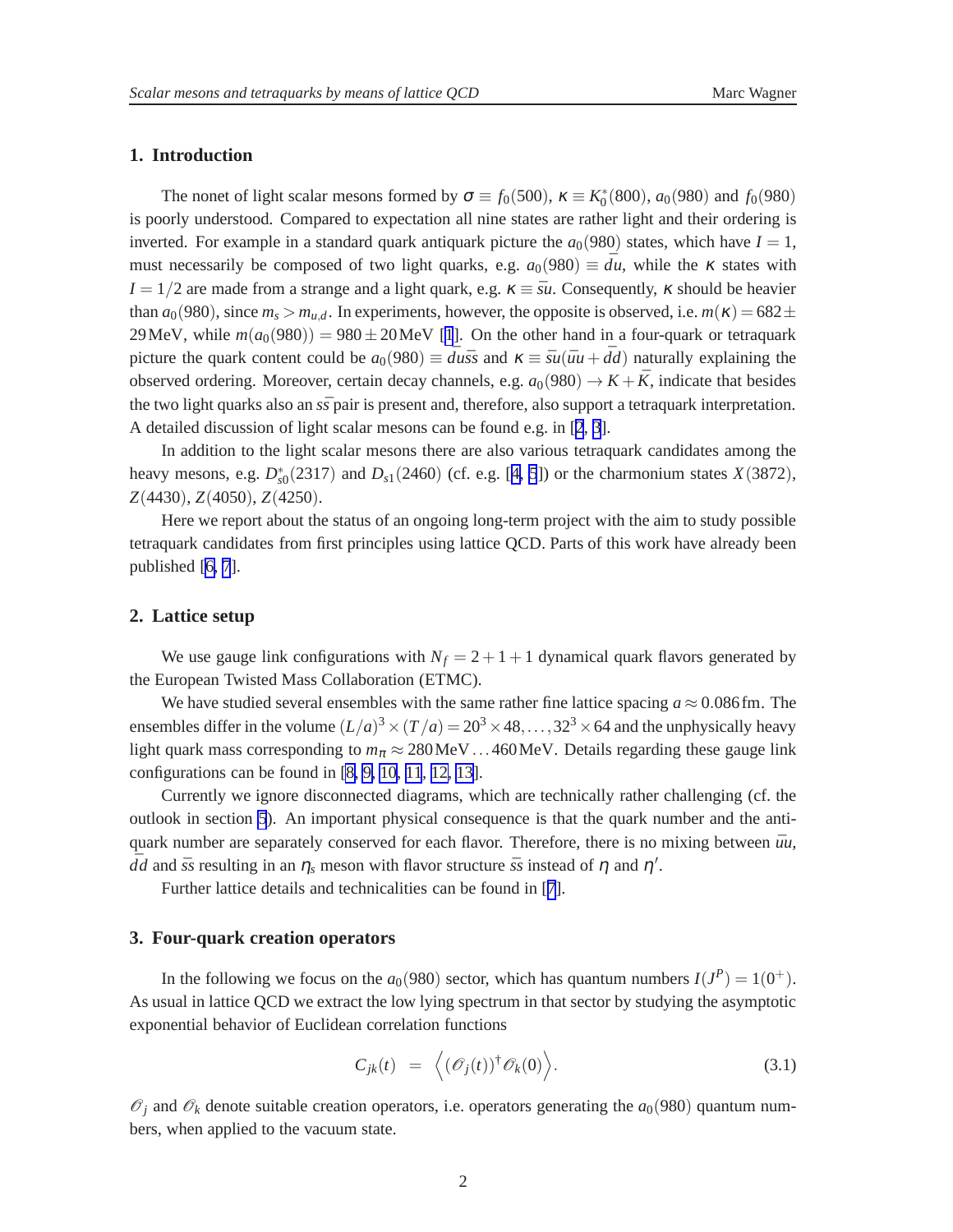<span id="page-2-0"></span>Assuming that the experimentally measured  $a_0(980)$  with mass  $980 \pm 20$ MeV is a rather strongly bound four quark state, suitable creation operators to excite such a state are

$$
\mathscr{O}_{a_0(980)}^{K\bar{K} \text{ molecule}} = \sum_{\mathbf{x}} \left( \bar{s}(\mathbf{x}) \gamma_5 u(\mathbf{x}) \right) \left( \bar{d}(\mathbf{x}) \gamma_5 s(\mathbf{x}) \right) \tag{3.2}
$$

$$
\mathscr{O}_{a_0(980)}^{\text{diquark}} = \sum_{\mathbf{x}} \left( \varepsilon^{abc} \bar{s}^b(\mathbf{x}) C \gamma_5 \bar{d}^{c,T}(\mathbf{x}) \right) \left( \varepsilon^{ade} u^{d,T}(\mathbf{x}) C \gamma_5 s^e(\mathbf{x}) \right). \tag{3.3}
$$

The first operator has the spin/color structure of a  $K\bar{K}$  molecule  $(\bar{s}(\mathbf{x})\gamma_5 u(\mathbf{x}))$  and  $\bar{d}(\mathbf{x})\gamma_5 s(\mathbf{x}))$  correspond to a kaon K and an antikaon  $\bar{K}$  at the same position **x**). The second resembles a bound diquark antidiquark pair, where spin coupling via  $C\gamma_5$  corresponds to the lightest diquarks/antidiquarks (cf. e.g. [\[2, 14](#page-6-0), [15\]](#page-6-0)).

Further low lying states in this sector are the two particle states  $K + \bar{K}$  and  $\eta_s + \pi$ . Suitable creation operators to resolve these states are

$$
\mathscr{O}_{a_0(980)}^{K+\bar{K} \text{ two-particle}} = \left(\sum_{\mathbf{x}} \bar{s}(\mathbf{x}) \gamma_5 u(\mathbf{x})\right) \left(\sum_{\mathbf{y}} \bar{d}(\mathbf{y}) \gamma_5 s(\mathbf{y})\right) \tag{3.4}
$$

$$
\mathcal{O}_{a_0(980)}^{\eta_s + \pi \text{ two-particle}} = \left( \sum_{\mathbf{x}} \bar{s}(\mathbf{x}) \gamma_5 s(\mathbf{x}) \right) \left( \sum_{\mathbf{y}} \bar{d}(\mathbf{y}) \gamma_5 u(\mathbf{y}) \right). \tag{3.5}
$$

## **4. Numerical results an their interpretation**

We first discuss numerical results for the ensemble with the smallest volume,  $(L/a)^3 \times (T/a) =$  $20^3 \times 48$ , which corresponds to a spatial extension of  $L \approx 1.72$  fm. This ensemble is particularly suited to distinguish two-particle states with relative momentum from states with two particles at rest and from possibly existing  $a<sub>0</sub>(980)$  tetraquark states (two-particle states with relative momentum have a rather large energy because one quantum of momentum  $p_{\min} = 2\pi/L \approx 720 \text{MeV}$ .

Figure [1a](#page-3-0) shows effective mass plots from a  $2 \times 2$  correlation matrix with a  $K\bar{K}$  molecule operator (3.2) and a diquark-antidiquark operator (3.3). The corresponding two plateaus are around 1100 MeV and, therefore, consistent both with the expectation for possibly existing  $a_0(980)$  tetraquark states and with two-particle  $K + \bar{K}$  and  $\eta_s + \pi$  states, where both particles are at rest

 $(m(K+\bar{K}) \approx 2m(K) \approx 1198 \text{ MeV}; m(\eta_s+\pi) \approx m(\eta_s) + m(\pi) \approx 1115 \text{ MeV}$  in our lattice setup).

Increasing this correlation matrix to  $4 \times 4$  by adding two-particle  $K + \bar{K}$  and  $\eta_s + \pi$  operators (eqs. (3.4) and (3.5)) yields the effective mass results shown in Figure [1b](#page-3-0). Two additional states are observed, whose plateaus are around  $1500 \,\text{MeV}$ ...2000 MeV. From this  $4 \times 4$  analysis we conclude the following:

- We do not observe a third low-lying state around 1100MeV, even though we provide operators, which are of tetraquark type as well as of two-particle type. This suggests that the two low-lying states are the expected two-particle  $K + \bar{K}$  and  $\eta_s + \pi$  states, while an additional stable  $a_0(980)$  tetraquark state does not exist.
- The effective masses of the two low-lying states are of much better quality in Figure [1](#page-3-0)b than in Figure [1a](#page-3-0). We attribute this to the two-particle  $K + \bar{K}$  and  $\eta_s + \pi$  operators, which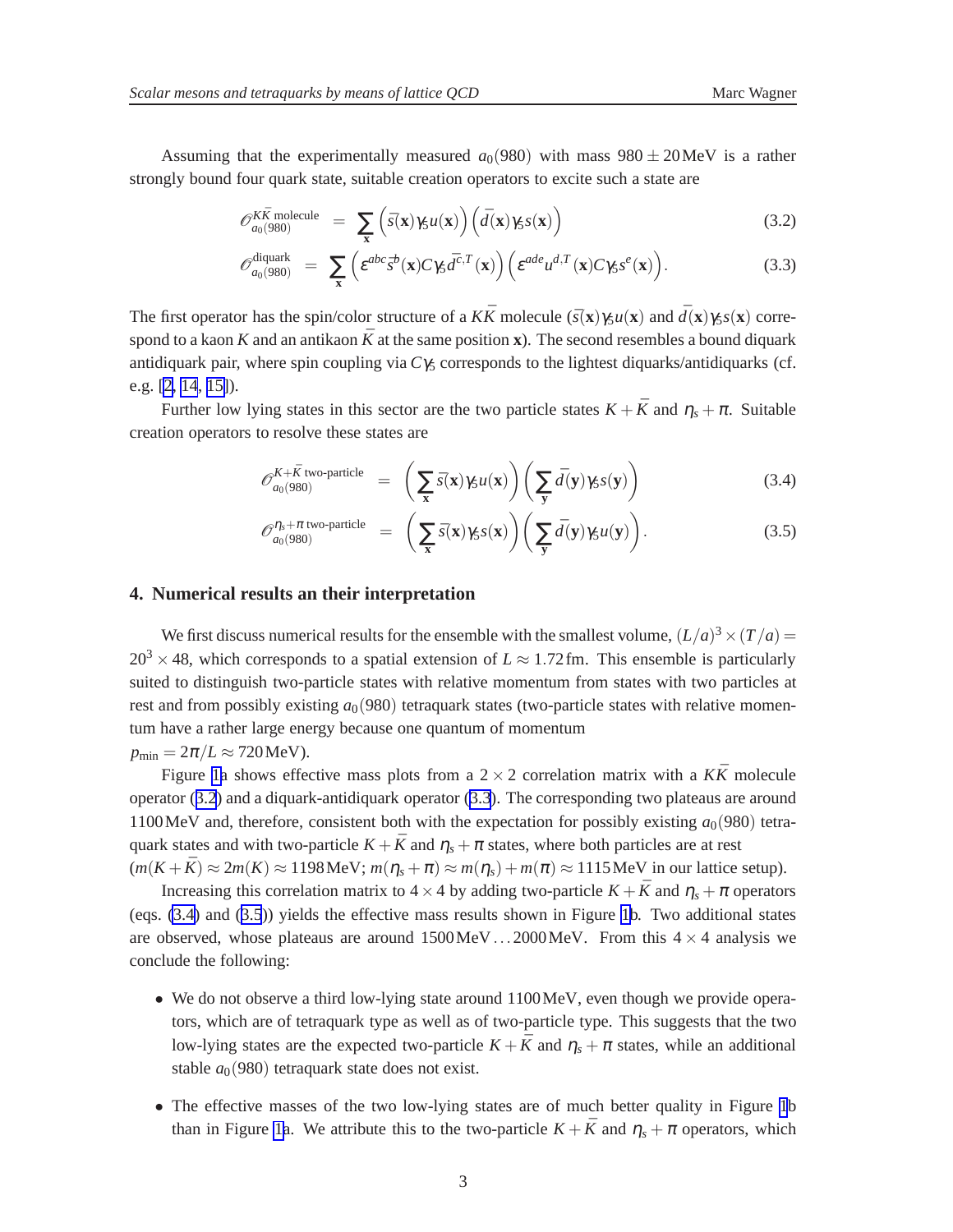<span id="page-3-0"></span>

**Figure 1:**  $a_0(980)$  sector,  $(L/a)^3 \times (T/a) = 20^3 \times 48$ . **a**) Effective masses as functions of the temporal separation,  $2 \times 2$  correlation matrix (operators: *KK* molecule, diquark-antidiquark, eqs. (3.2) and (3.3)). **b**)  $4 \times 4$  correlation matrix (operators: *KK* molecule, diquark-antidiquark, two-particle  $K + K$ , two-particle  $\eta_s + \pi$ , eqs. (3.2) to (3.5)). **c), d)** Squared eigenvector components of the two low-lying states from **b**) as functions of the temporal separation.

presumably create larger overlap to those states than the tetraquark operators. This in turn confirms the interpretation of the two observed low-lying states as two-particle states.

- To investigate the overlap in a more quantitative way, we show the squared eigenvector components of the two low-lying states in Figure 1c and Figure 1d (cf. [[13](#page-6-0)] for a more detailed discussion of such eigenvector components). Clearly, the lowest state is of  $\eta_s + \pi$  type, whereas the second lowest state is of  $K + \bar{K}$  type. On the other hand, the two tetraquark operators are essentially irrelevant for resolving those states, i.e. they do not seem to contribute any important structure, which is not already present in the two-particle operators. These eigenvector plots give additional strong support of the above interpretation of the two observed low lying states as two-particle states.
- The energy of two-particle excitations with one relative quantum of momentum can be estimated according to

$$
m(1+2, p = p_{\min}) \approx \sqrt{m(1)^2 + p_{\min}^2} + \sqrt{m(2)^2 + p_{\min}^2} \quad , \quad p_{\min} = \frac{2\pi}{L}.
$$
 (4.1)

Inserting the meson masses corresponding to our lattice setup,  $m(K) \approx 599 \text{MeV}$ ,  $m(\eta_s) \approx 774 \text{ MeV}$  and  $m(\pi) \approx 341 \text{ MeV}$ , yields  $m(K + \bar{K}, p = p_{\text{min}}) \approx 1873 \text{ MeV}$  and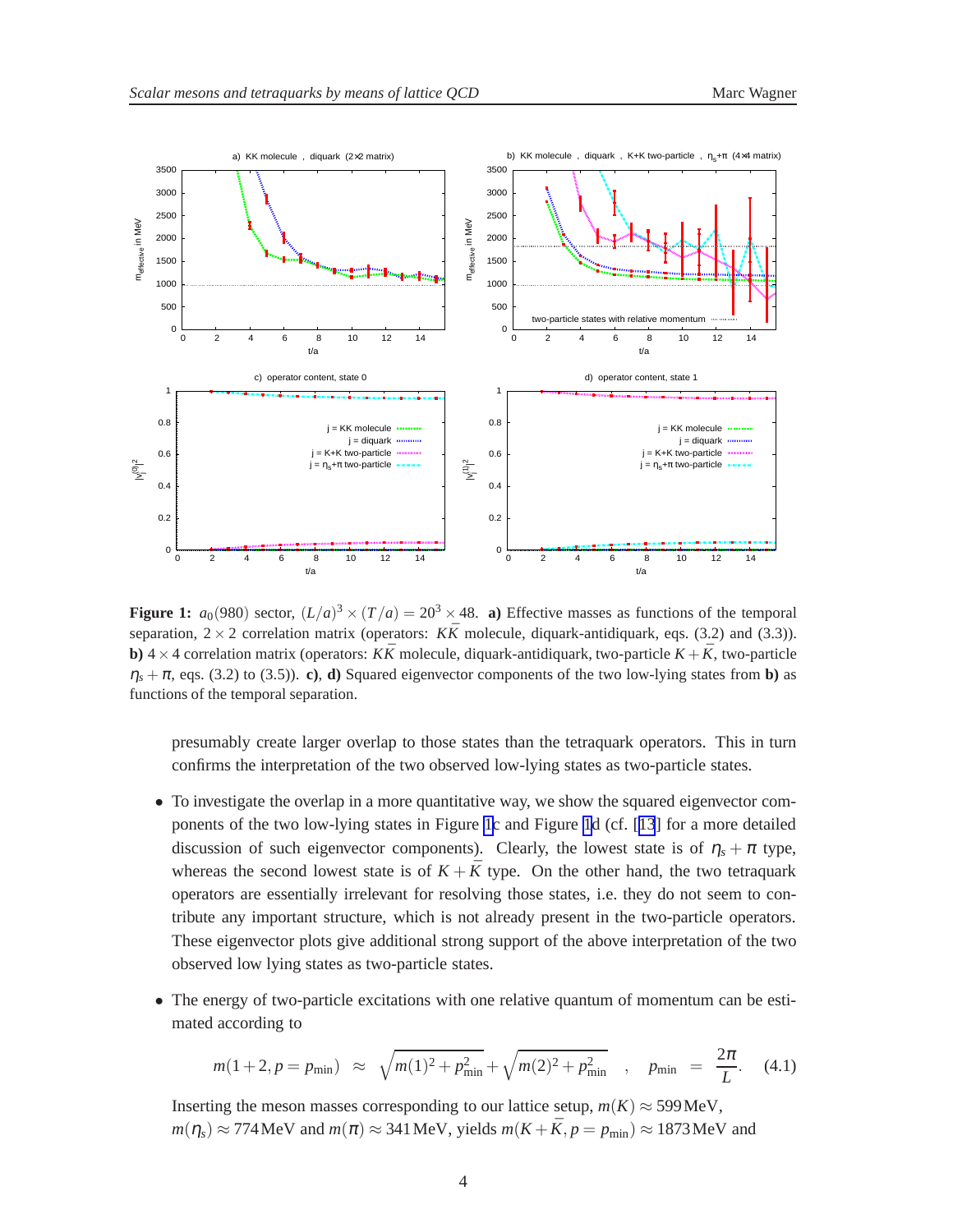<span id="page-4-0"></span> $m(\eta_s + \pi, p = p_{\text{min}}) \approx 1853 \text{ MeV}$ . These numbers are consistent with the effective mass plateaus of the second and third excitation in Figure [1b](#page-3-0). Consequently, we also interpret them as two-particle states.

We obtained qualitatively identical results, when varying the light quark mass and the spacetime volume, as discussed in section [2](#page-1-0). Corresponding plots are shown in [[7\]](#page-6-0).

Using exactly the same techniques, i.e. four-quark operators of tetraquark and of two-particle type, we also studied the  $\kappa$ -sector (for details cf. [[7](#page-6-0)]). Again we find no sign of any four-quark bound state besides the expected two-particle spectrum (in this case  $K + \pi$  states). Note that this result is in contradiction to a very similar recent lattice study of the  $\kappa$  meson [\[16](#page-6-0)], where an additional low lying four-quark bound state has been observed.

#### **5. Inclusion of singly disconnected diagrams**

As mentioned in section [2](#page-1-0) disconnected diagrams have been ignored for the results presented so far. In this section we briefly discuss our strategy for computing such diagrams for specific four-quark operators.

For correlation functions of four-quark operators with flavor structure  $\bar{q}_1q_1\bar{q}_2q_3$  a so-called singly-disconnected diagram has to be computed. Tetraquark candidates with this flavor structure are e.g. the previously discussed  $a_0(980) \equiv \bar{s} s \bar{d} u$  (cf. Figure [2\)](#page-5-0) or *D* ∗  $S_{s0}(2317), D_{s1}(2460) \equiv (\bar{u}u + \bar{d}d)\bar{c}s.$ 

While for connected four-quark diagrams (i.e. all four quark propagators connect the timeslices at time 0 and time *t*) standard point-to-all propagators can be used, applying exclusively such propagators is not possible in practice for singly disconnected diagrams. The reason is that one has to include a sum over space,  $\Sigma_{\mathbf{x}}$ , at least on one of the two timeslices (wlog. at time *t* in Figure [2\)](#page-5-0), to project to zero momentum. This in turn requires a all-to-all propagator of quark flavor  $q_1$  on that timeslice, due to  $\sum_{x} \bar{q}_1(x,t)q_1(x,t) \dots$  (the *s* quark propagator at timeslice *t* represented by the solid red line in Figure [2\)](#page-5-0).

Since all-to-all propagators are prohibitively expensive to compute, they are typically estimated stochastically. While using a single stochastic propagator for a specific diagram typically results in a favorable or at least acceptable signal-to-noise ratio, using a larger number of such propagators drastically increases statistical errors. Therefore, we decided for the following strategy: three quark propagators (the  $q_1$ -loop at timeslice 0 and the  $q_2$  and  $q_3$  propagators connecting the timeslices 0 and *t*) are realized by exact point-to-all propagators, while the remaining propagator (the  $q_1$ -loop at timeslice *t*) is estimated stochastically, using random  $Z_2 \times Z_2$  timeslice sources.

First numerical tests of this strategy performed for both  $a_0(980)$  and  $D_{st}^*$  $\frac{1}{s0}(2317)$  have been promising in the sense that the statistical errors of the singly disconnected diagrams for the molecule type operator [\(3.2\)](#page-2-0) are of the same order of magnitude as the statistical errors of the corresponding connected diagrams, when investing a comparable amount of HPC resources.

#### **6. Conclusions and future plans**

We have studied the  $a_0(980)$  and the  $\kappa$  channel by means of  $N_f = 2 + 1 + 1$  flavor lattice QCD using four-quark operators of molecule, diquark and two-particle type. Besides the expected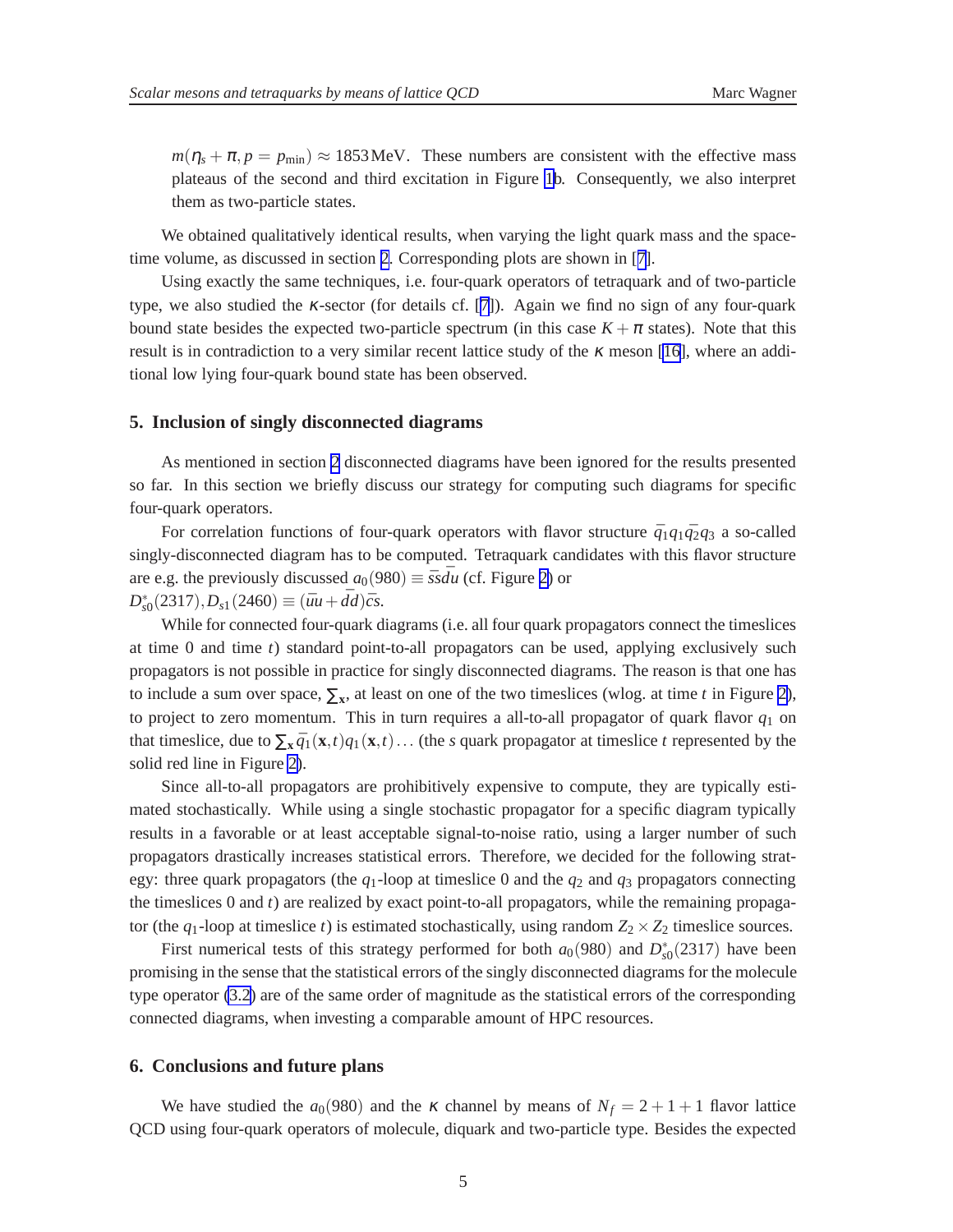<span id="page-5-0"></span>

**Figure 2:** The singly disconnected diagram of the  $a_0(980) \equiv \bar{s} s \bar{d} u$  correlator.

two-particle spectrum (two essentially non-interacting pseudoscalar mesons) no indication of any additional low lying state, in particular no sign of a four-quark bound state could be observed. This suggests that both the  $a_0(980)$  and  $\kappa$  meson have either no sizeable tetraquark component or they are rather weakly bound unstable states.

To investigate the latter one needs to study the volume dependence of the two-particle spectrum in the corresponding sectors ("Lüscher's method", cf. e.g. [[17, 18](#page-6-0), [19](#page-6-0)]). Such computations are very challenging using lattice QCD, but first results have recently been published (cf. [\[20, 21](#page-7-0)]). We plan to perform similar computations with our setup in the near future.

Moreover, certain possibly present systematic errors need to be studied, quantified and removed: (1) disconnected diagrams have to be computed and included (cf. section [5\)](#page-4-0); (2) lattice discretization errors and the continuum limit has to be studied; (3) computations at even lighter and, therefore, more realistic *u*/*d* quark masses would be desirable.

#### **Acknowledgments**

M.W. acknowledges support by the Emmy Noether Programme of the DFG (German Research Foundation), grant WA 3000/1-1. M.G. acknowledges support by the Marie-Curie European training network ITN STRONGnet grant PITN-GA-2009-238353. M.D.B. is currently funded by the Irish Research Council, acknowledges support by STRONGnet and the AuroraScience project, and is grateful for the hospitality at  $ECT^*$  and the University of Cyprus, where part of this work was carried out. L.S. acknowledges support from the AuroraScience project funded by the Province of Trento and INFN.

This work was supported in part by the Helmholtz International Center for FAIR within the framework of the LOEWE program launched by the State of Hesse and by the DFG and the NSFC through funds provided to the Sino-German CRC 110 "Symmetries and the Emergence of Structure in QCD".

Part of the computations presented here were performed on the Aurora system in Trento.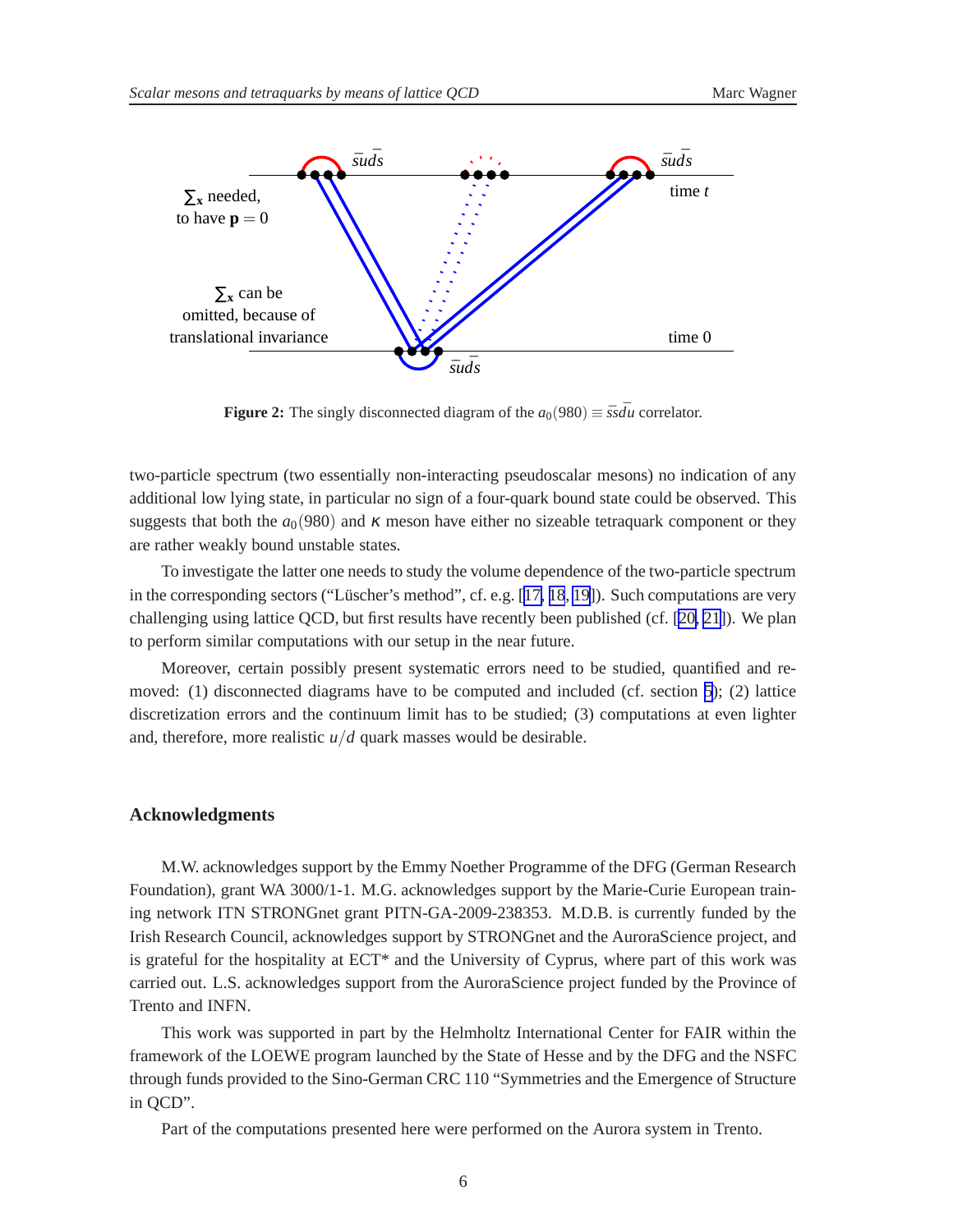# <span id="page-6-0"></span>**References**

- [1] J. Beringer et al. [Particle Data Group], "Review of particle physics," Phys. Rev. D86, 010001 (2012).
- [2] R. L. Jaffe, "Exotica," Phys. Rept. **409**, 1 (2005) [Nucl. Phys. Proc. Suppl. **142**, 343 (2005)] [arXiv:hep-ph/0409065].
- [3] J. R. Pelaez, "Review of light scalars: from hints to precision," talk given at "Xth Quark Confinement and the Hadron Spectrum," October 8-12, 2012, Munich, Germany.
- [4] G. Moir and M. Peardon, "Excited *D* and *D<sup>s</sup>* meson spectroscopy from lattice QCD," talk given at "Xth Quark Confinement and the Hadron Spectrum," October 8-12, 2012, Munich, Germany.
- [5] M. Kalinowski and M. Wagner [ETM Collaboration], "Strange and charm meson masses from twisted mass lattice QCD," arXiv:1212.0403 [hep-lat].
- [6] J. O. Daldrop, C. Alexandrou, M. D. Brida, M. Gravina, L. Scorzato, C. Urbach and M. Wagner [ETM Collaboration], "Lattice investigation of the tetraquark candidates  $a_0(980)$  and κ," PoS LATTICE **2012**, 161 (2012) [arXiv:1211.5002 [hep-lat]].
- [7] C. Alexandrou, J. O. Daldrop, M. D. Brida, M. Gravina, L. Scorzato, C. Urbach and M. Wagner [ETM Collaboration], "Lattice investigation of the scalar mesons  $a_0(980)$  and  $\kappa$  using four-quark operators," arXiv:1212.1418 [hep-lat].
- [8] R. Baron *et al.* [ETM Collaboration], "Status of ETMC simulations with  $N_f = 2 + 1 + 1$  twisted mass fermions," PoS **LATTICE2008**, 094 (2008) [arXiv:0810.3807 [hep-lat]].
- [9] R. Baron *et al.* [ETM Collaboration], "First results of ETMC simulations with  $N_f = 2 + 1 + 1$ maximally twisted mass fermions," PoS **LATTICE2009**, 104 (2009) [arXiv:0911.5244 [hep-lat]].
- [10] R. Baron *et al.* [ETM Collaboration], "Light hadrons from lattice QCD with light (*u*,*d*), strange and charm dynamical quarks," JHEP **1006**, 111 (2010) [arXiv:1004.5284 [hep-lat]].
- [11] R. Baron *et al.* [ETM Collaboration], "Light hadrons from  $N_f = 2 + 1 + 1$  dynamical twisted mass fermions," PoS **LATTICE2010**, 123 (2010) [arXiv:1101.0518 [hep-lat]].
- [12] R. Baron *et al.* [ETM Collaboration], "Computing *K* and *D* meson masses with  $N_f = 2 + 1 + 1$ twisted mass lattice QCD," Comput. Phys. Commun. **182**, 299 (2011) [arXiv:1005.2042 [hep-lat]].
- [13] R. Baron *et al.* [ETM Collaboration], "Kaon and *D* meson masses with  $N_f = 2 + 1 + 1$  twisted mass lattice QCD," PoS **LATTICE2010**, 130 (2010) [arXiv:1009.2074 [hep-lat]].
- [14] C. Alexandrou, P. .de Forcrand and B. Lucini, "Evidence for diquarks in lattice QCD," Phys. Rev. Lett. **97**, 222002 (2006) [hep-lat/0609004].
- [15] M. Wagner et al. [ETM Collaboration], "The static-light baryon spectrum from twisted mass lattice QCD," JHEP **1107**, 016 (2011) [arXiv:1104.4921 [hep-lat]].
- [16] S. Prelovsek, T. Draper, C. B. Lang, M. Limmer, K. -F. Liu, N. Mathur and D. Mohler, "Lattice study of light scalar tetraquarks with  $I = 0, 2, 1/2, 3/2$ : are  $\sigma$  and  $\kappa$  tetraquarks?," Phys. Rev. D **82**, 094507 (2010) [arXiv:1005.0948 [hep-lat]].
- [17] M. Lüscher, "Volume Dependence of the energy spectrum in massive quantum field theories. 2. Scattering states," Commun. Math. Phys. **105**, 153 (1986).
- [18] M. Lüscher, "Two particle states on a torus and their relation to the scattering matrix," Nucl. Phys. B **354**, 531 (1991).
- [19] M. Lüscher, "Signatures of unstable particles in finite volume," Nucl. Phys. B **364**, 237 (1991).